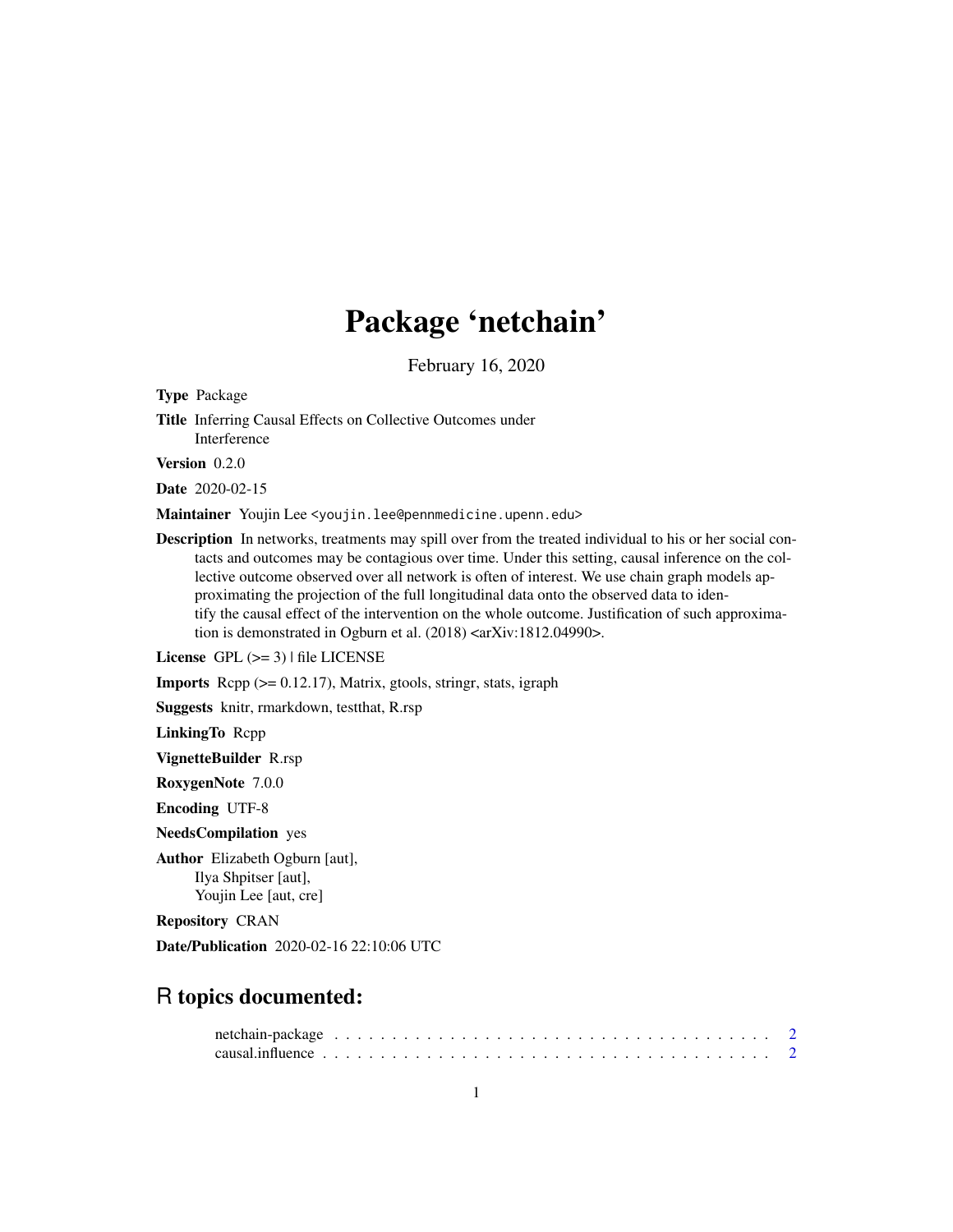#### <span id="page-1-0"></span>2 causal.influence

| Index |  |
|-------|--|

netchain-package *netchain: causal inference on collective outcomes*

#### Description

This package is for estimation of probability associated with collective counterfactual outcomes using approximation via causal graphical model. We apply a parsimonious parameterization for social network data with some specific kinds of interference and contagion, which corresponds to particular family of graphical models known as chain graphs.

#### Details

We provide functions to estimate the parameters in conditional log-linear model when the observations (outcomes, treatments, and confounders) and the structure of a causal graph is given. Based on the estimated parameters, we generate counterfactual outcomes using Gibbs sampling to infer the causal effect (or causal probability) of a certain treatment assignment on the collective outcomes. Moreover, we use this method to identify causally influential units on social network.

#### Author(s)

Youjin Lee

Maintainer: Youjin Lee <ylee160@jhu.edu>

#### See Also

<https://github.com/youjin1207/netchain>

causal.influence *Identifying causally influential units on social network*

#### Description

This function calculates probability associated with counterfactual collective outcome(s)  $P(Y(a_i))$  $=$  y) as a measure of influence of unit j, where  $a$ <sup>j</sup> indicates the sole intervention of unit j.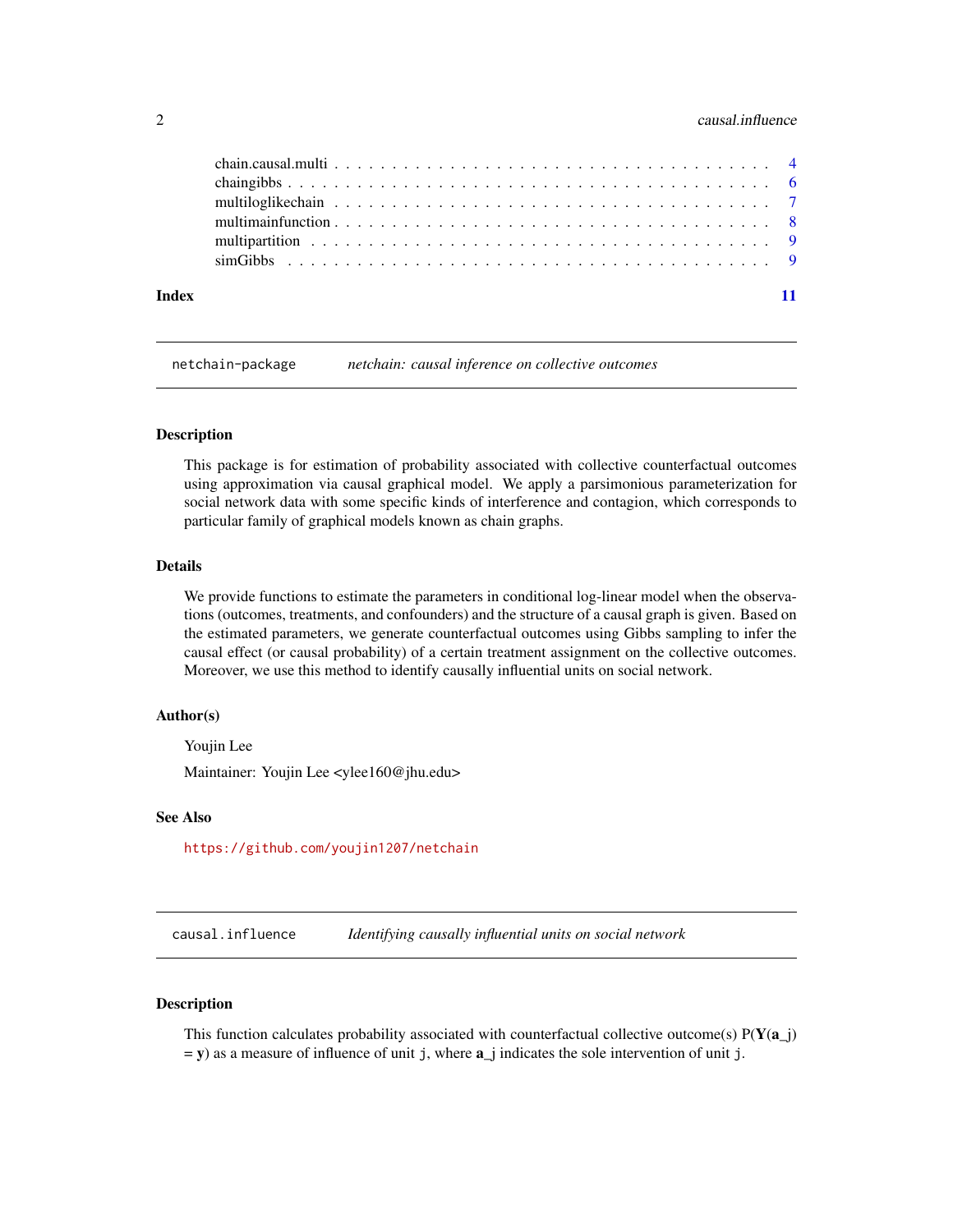# causal.influence 3

# Usage

```
causal.influence(
  targetoutcome = "mean",
  Avalues,
  inputY,
  inputA,
  listC,
  R.matrix,
  E.matrix,
  edgeinfo = NULL,
  n.obs = 1000,
  n.burn = 100,
  optim.method = "L-BFGS-B"
\mathcal{L}
```
# Arguments

| targetoutcome | is a targeted couterfactual outcome of probability is in our interest, having dif-<br>ferent forms depending on the context of influence :                         |
|---------------|--------------------------------------------------------------------------------------------------------------------------------------------------------------------|
|               | a vector of length m a vector specifies every element of y.                                                                                                        |
|               | $a$ [q x m] matrix a collection of $y_1$ , $y_2$ , , $y_q$ of which we want to derive<br>the probability.                                                          |
|               | <b>an integer</b> the number of 1's in $y$ ( $0 \ge \& \le m$ ).                                                                                                   |
|               | <b>'mean'</b> when we want derive $E(Y(a))$ (default).                                                                                                             |
| Avalues       | distinct treatment values of which maximum indicates intervention. Defaults to<br>$(0,1)$ .                                                                        |
| inputY        | a [n x m] matrix of n independent outcomes for m units.                                                                                                            |
| inputA        | a [n x m] matrix of n independent treatment assignments assigned to m units.                                                                                       |
| listC         | is either a matrix, list or NULL:                                                                                                                                  |
|               | a [n x m] matrix a matrix of n independent confounders for m units under single<br>confounder.                                                                     |
|               | a list of $[n \times m]$ matrices a collection of n independent confounders for m units<br>under multiple confounders.                                             |
|               | NULL no confounders.                                                                                                                                               |
| R.matrix      | a [m x m] relational symmetric matrix where $R_matrix_{ij} = 1$ indicates $Y_i$ and<br>$Y_i$ are adjacent.                                                         |
| E.matrix      | a [m x m] matrix where $E.matrix_i = 1$ indicates $A_i$ has a direct causal effect<br>on $Y_i$ . Defaults to diagonal matrix, which indicates no interference.     |
| edgeinfo      | a list of matrix specifying additional directed edges (from confounders or treat-<br>ment to the outcomes) information. Defaults to NULL.                          |
|               | first column: "Y" indicates outcomes; "A" indicates treatment; "C" indicates<br>confounders. Under multiple confounders, "C1", "C2",  indicate each<br>confounder. |
|               | second column: an index for unit corresponding to the variable in the first col-<br>$umn, i=1, 2, \ldots m.$                                                       |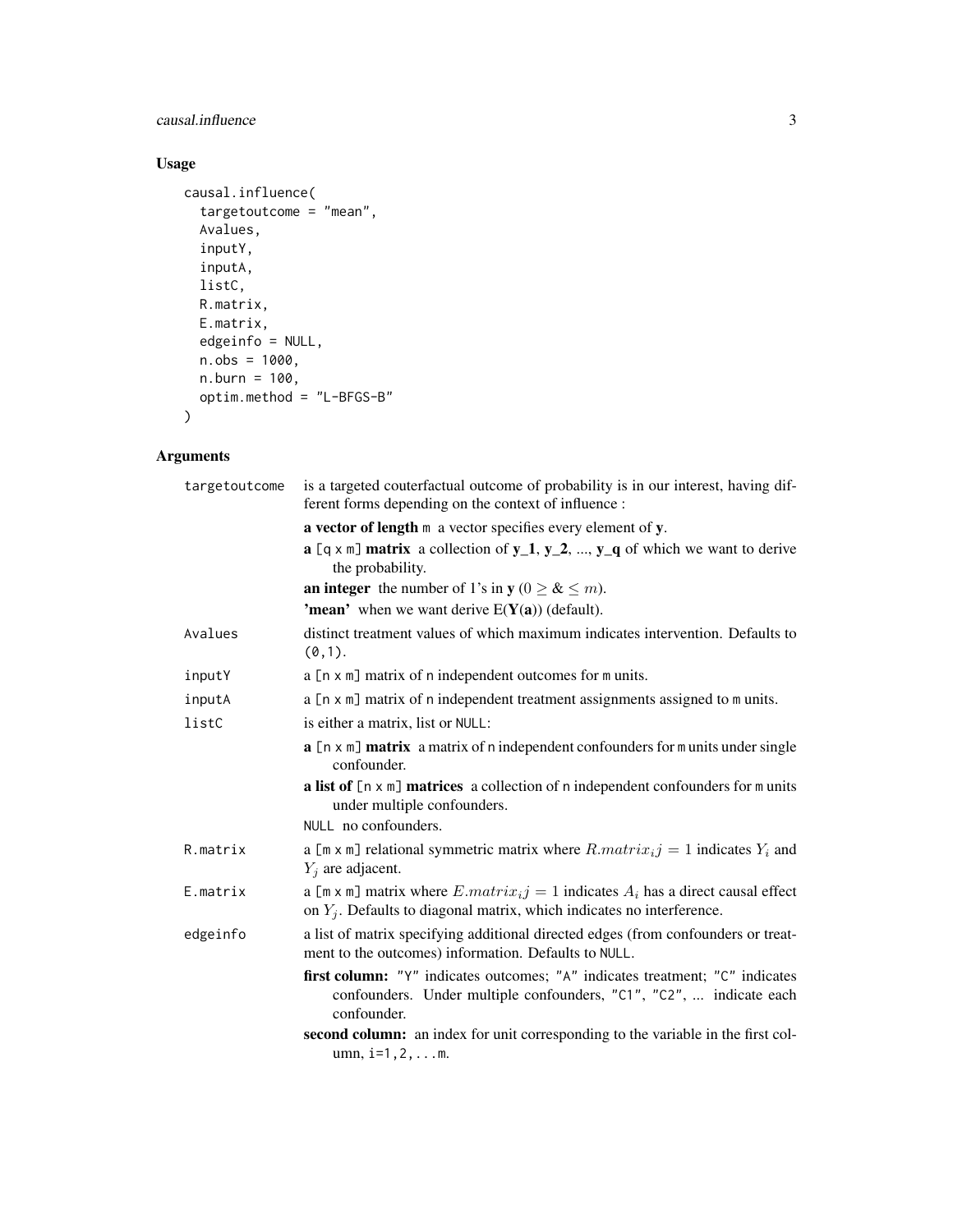<span id="page-3-0"></span>

| n.obs        | the number of Gibbs samplers except for burn-in sample. |
|--------------|---------------------------------------------------------|
| n.burn       | the number of burn-in sample in Gibbs sampling.         |
| optim.method | the method used in optim(). Defaults to "L-BFGS-B".     |

#### Value

returns "noconvergence" in case of failure to converence or a list with components :

| influence |                                                                     |
|-----------|---------------------------------------------------------------------|
| n.par     | the number of parameters estimated in conditional log-linear model. |
| par.est   | the estimated parameters.                                           |

#### Author(s)

Youjin Lee

#### Examples

```
library(netchain)
set.seed(1234)
weight.matrix <- matrix(c(0.5, 1, 0, 1, 0.3, 0.5, 0, 0.5, -0.5), 3, 3)
simobs \le simGibbs(n.unit = 3, n.gibbs = 100, n.sample = 5,
                  weight.matrix,
                  treat.matrix = 0.5 \times diag(3), cov.matrix= (-0.3) \times diag(3))
inputY <- simobs$inputY
inputA <- simobs$inputA
inputC <- simobs$inputC
R.matrix <- ifelse(weight.matrix==0, 0, 1)
diag(R.matrix) <- 0
edgeinfo <- list(rbind(c("Y", 1), c("C", 1)), rbind(c("Y", 2), c("C", 2)),
           rbind(c("Y", 3), c("C", 3)))
# implement a function (take > 10 seconds)
# result <- causal.influence(targetoutcome = "mean", Avalues = c(1,0), inputY, inputA,
# listC = inputC, R.matrix, E.matrix = diag(3), edgeinfo = edgeinfo)
```
chain.causal.multi *Causal estimation on collective outcomes under multiple confounders and interference.*

#### Description

This function calculates probability associated with counterfactual collective outcome(s)  $P(Y(a))$  $=$  y) when m units are subject to interference and contagion possibly with the presence of multiple confounders. To estimate the magnitude of main effects, two-way interaction effects, or any higher-order interaction effects we use hybrid graphcial models combining features of both loglinear models on undirected graphs (R.matrix) and directed acyclic graphs (DAGs) models used to represent casual relationships.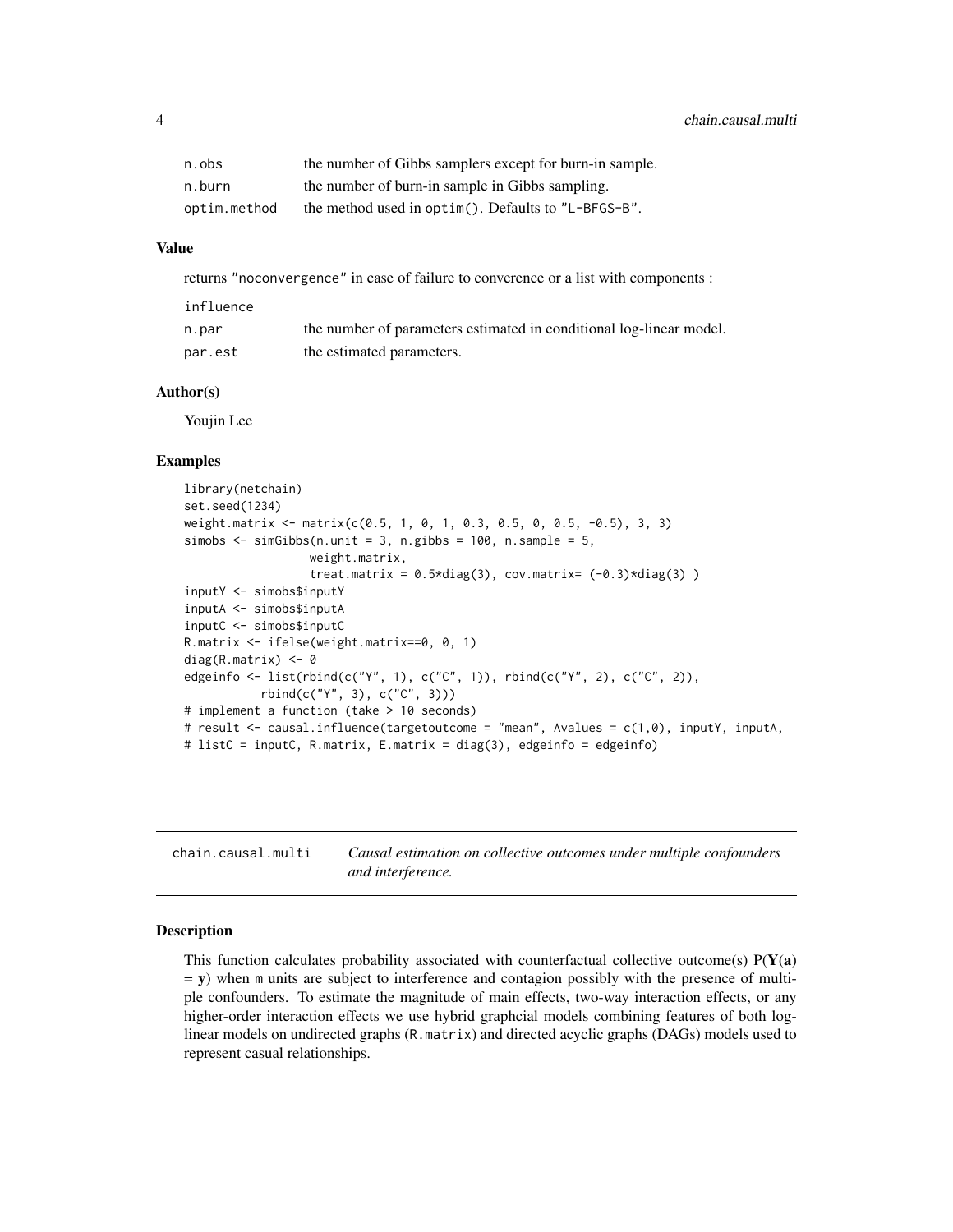# chain.causal.multi 5

# Usage

```
chain.causal.multi(
  targetoutcome = "mean",
  treatment,
  inputY,
  inputA,
  listC,
  R.matrix,
  E.matrix,
  edgeinfo = NULL,
  n.obs = 1000,
  n.burn = 100,optim.method = "L-BFGS-B"
\mathcal{L}
```
# Arguments

| targetoutcome | is a targeted couterfactual outcome of probability is in our interest, having dif-<br>ferent forms:                                                                |
|---------------|--------------------------------------------------------------------------------------------------------------------------------------------------------------------|
|               | a vector of length m a vector specifies every element of y.                                                                                                        |
|               | $a$ [q x m] matrix a collection of y_1, y_2, , y_q of which we want to derive<br>the probability.                                                                  |
|               | <b>an integer</b> the number of 1's in $y$ ( $0 \ge \& \le m$ ).                                                                                                   |
|               | <b>'mean'</b> when we want derive $E(Y(a))$ (default).                                                                                                             |
| treatment     | a vector of length m representing given treatment assignment a.                                                                                                    |
| inputY        | a [n x m] matrix of n independent outcomes for m units.                                                                                                            |
| inputA        | a [n x m] matrix of n independent treatment assignments assigned to m units.                                                                                       |
| listC         | is either a matrix, list or NULL:                                                                                                                                  |
|               | $a$ [ $n \times m$ ] matrix a matrix of n independent confounders for m units under single<br>confounder.                                                          |
|               | a list of $[n \times m]$ matrices a collection of n independent confounders for m units<br>under multiple confounders.                                             |
|               | NULL no confounders.                                                                                                                                               |
| R.matrix      | a [m x m] relational symmetric matrix where $R_matrix_{ij} = 1$ indicates $Y_i$ and<br>$Y_j$ are adjacent.                                                         |
| E.matrix      | a [m x m] matrix where $E.matrix_i = 1$ indicates $A_i$ has a direct causal effect<br>on $Y_j$ . Defaults to diagonal matrix, which indicates no interference.     |
| edgeinfo      | a list of matrix specifying additional directed edges (from confounders or treat-<br>ment to the outcomes) information. Defaults to NULL.                          |
|               | first column: "Y" indicates outcomes; "A" indicates treatment; "C" indicates<br>confounders. Under multiple confounders, "C1", "C2",  indicate each<br>confounder. |
|               | second column: an index for unit corresponding to the variable in the first col-<br>$umn, i=1, 2,  m.$                                                             |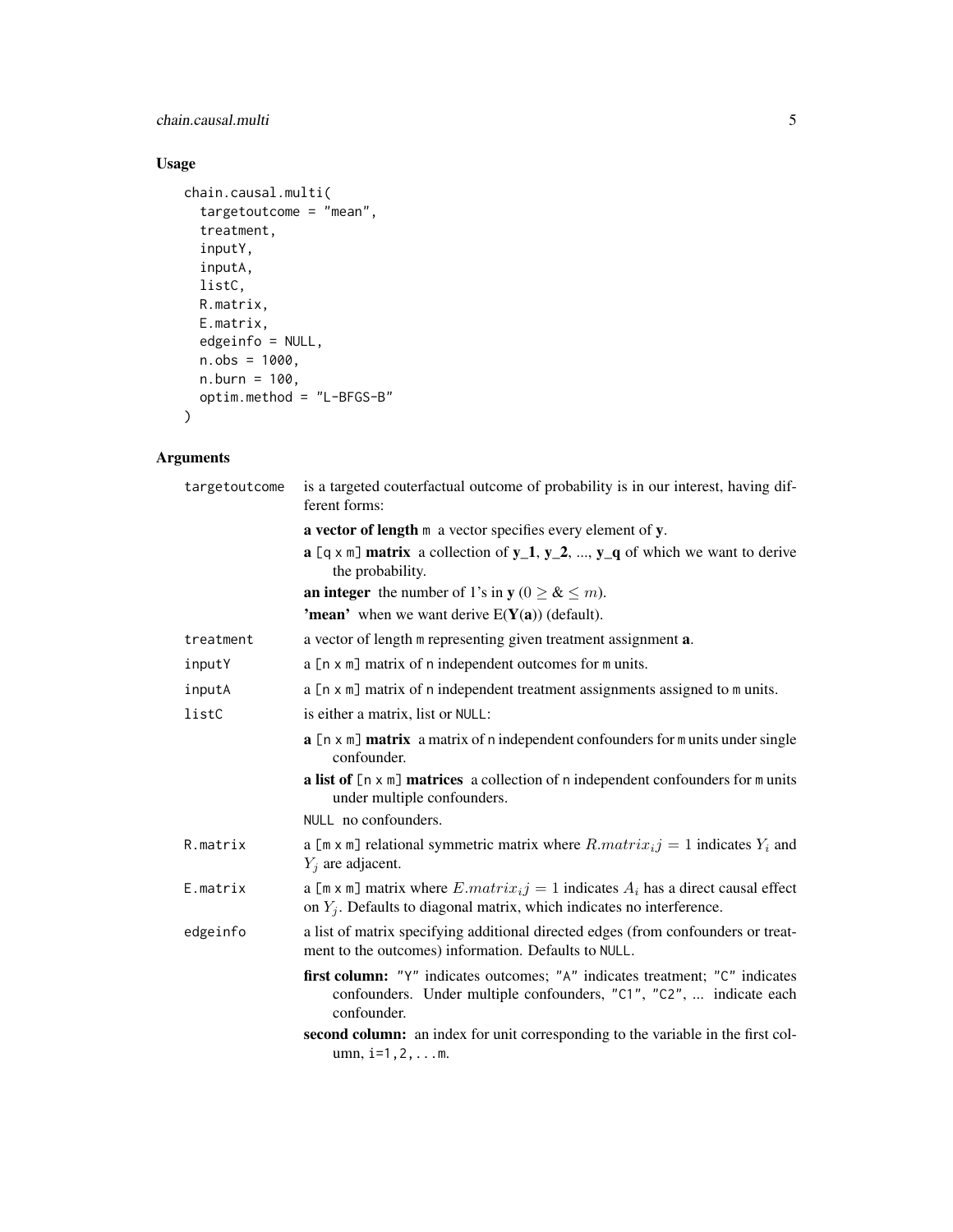<span id="page-5-0"></span>6 chaingibbs

| n.obs        | the number of Gibbs samplers except for burn-in sample. |
|--------------|---------------------------------------------------------|
| n.burn       | the number of burn-in sample in Gibbs sampling.         |
| optim.method | the method used in optim(). Defaults to "L-BFGS-B".     |

#### Value

returns "noconvergence" in case of failure to converence or a list with components :

| causalprob | the estimated probability $P(Y(a) = v)$ .                           |
|------------|---------------------------------------------------------------------|
| n.par      | the number of parameters estimated in conditional log-linear model. |
| par.est    | the estimated parameters.                                           |

#### Author(s)

Youjin Lee

# Examples

```
library(netchain)
set.seed(1234)
weight.matrix <- matrix(c(0.5, 1, 0, 1, 0.3, 0.5, 0, 0.5, -0.5), 3, 3)
simobs \le simGibbs(n.unit = 3, n.gibbs = 100, n.sample = 5,
                 weight.matrix, treat.matrix = 0.5 \star diag(3), cov.matrix= (-0.3) \star diag(3))
inputY <- simobs$inputY
inputA <- simobs$inputA
inputC <- simobs$inputC
R.matrix <- ifelse(weight.matrix==0, 0, 1)
diag(R.matrix) <- 0
edgeinfo <- list(rbind(c("Y", 1), c("C", 1)), rbind(c("Y", 2), c("C", 2)),
           rbind(c("Y", 3), c("C", 3)))
# implement a function (take > 10 seconds)
# result <- chain.causal.multi(targetoutcome = "mean",
# treatment <- c(1,0,0), inputY, inputA, listC = inputC, R.matrix,
# E.matrix <- diag(3), edgeinfo = edgeinfo)
```
chaingibbs *Generate Gibbs samplers for counterfactual collective outcomes.*

#### Description

This function generates the outcomes using Gibbs sampling under the given treatment assignment and edge information.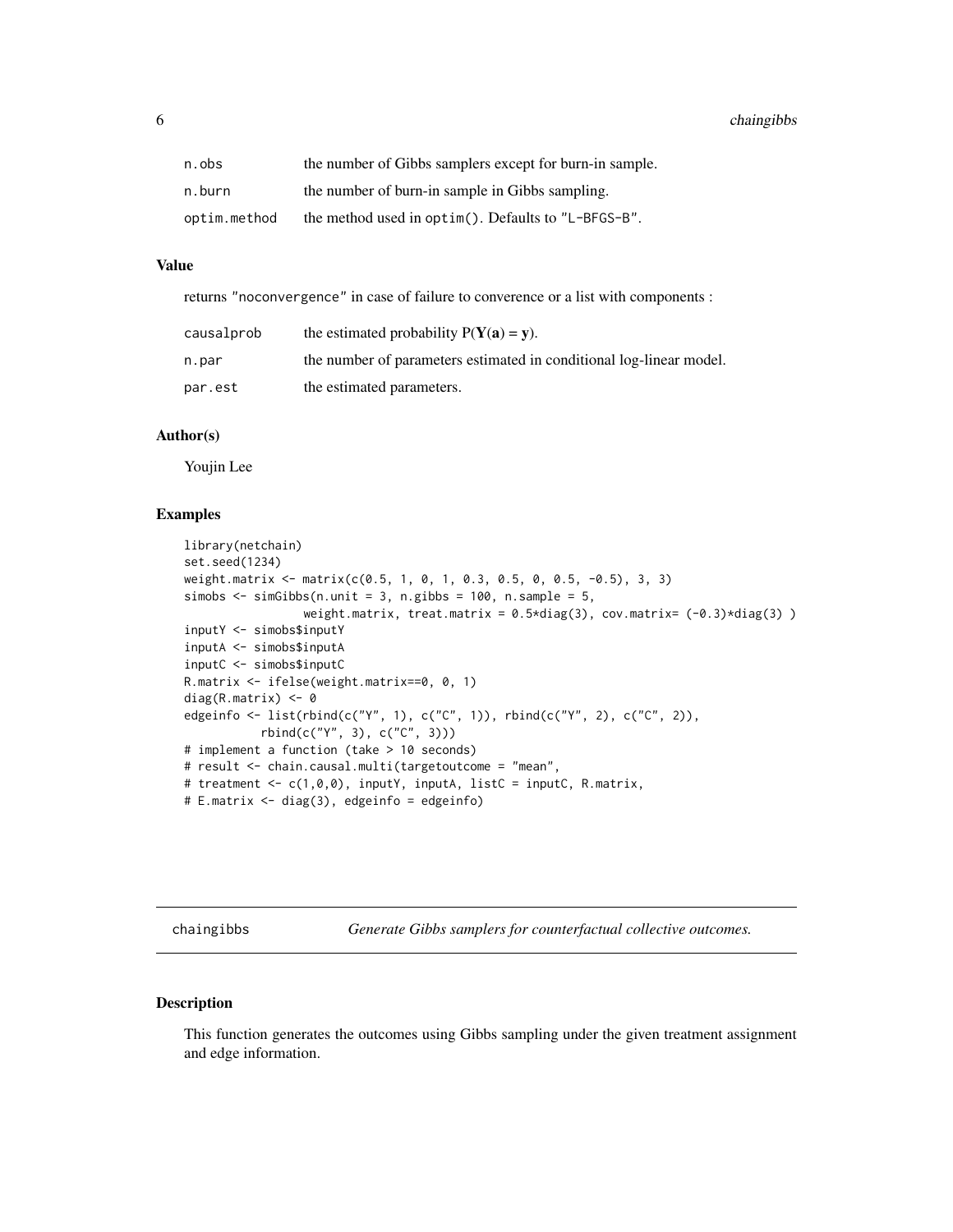# <span id="page-6-0"></span>multiloglikechain 7

# Usage

```
chaingibbs(
  pars,
  n.obs,
  treatment,
  covariates,
  initprob = 0.5,
  yvalues = c(0, 1),
  Neighborind,
  Neighborpar,
  n.burn
)
```
# Arguments

| a set of parameters                                                                                                                                                                                                                |
|------------------------------------------------------------------------------------------------------------------------------------------------------------------------------------------------------------------------------------|
| the number of Gibbs samples.                                                                                                                                                                                                       |
| a set of given treatment assignment of length m.                                                                                                                                                                                   |
| given confounder(s):                                                                                                                                                                                                               |
| • NULL: no confounder.                                                                                                                                                                                                             |
| • a vector of length m: under unique confounder.                                                                                                                                                                                   |
| • a $[q \times m]$ matrix: a set of q different confounders.                                                                                                                                                                       |
| an initial probability generating outcomes. Defaults to $initprob = 0.5$                                                                                                                                                           |
| distinct binary values for outcomes. Defaults to $(0,1)$ .                                                                                                                                                                         |
| a list of matrix specifying edge information of which first column illustrates a<br>type of variables $(1)$ : outcome, 2: treatment, $3$ $\sim$ : confounders) and of which second<br>column presents the index of those variable. |
| index for parameters in the order of Neighborind.                                                                                                                                                                                  |
| the number of burn-in sample in Gibbs sampling ( $\geq$ n. obs).                                                                                                                                                                   |
|                                                                                                                                                                                                                                    |

#### Value

a [n.obs  $x$  m] matrix each row of which consists of outcomes.

| multiloglikechain | Derive log-likelihood of conditional log-linear model given parame- |
|-------------------|---------------------------------------------------------------------|
|                   | ters.                                                               |

# Description

Derive log-likelihood of conditional log-linear model given parameters.

# Usage

multiloglikechain(pars, listobservations, permutetab, edgeY, edgeAY, edgeExtra)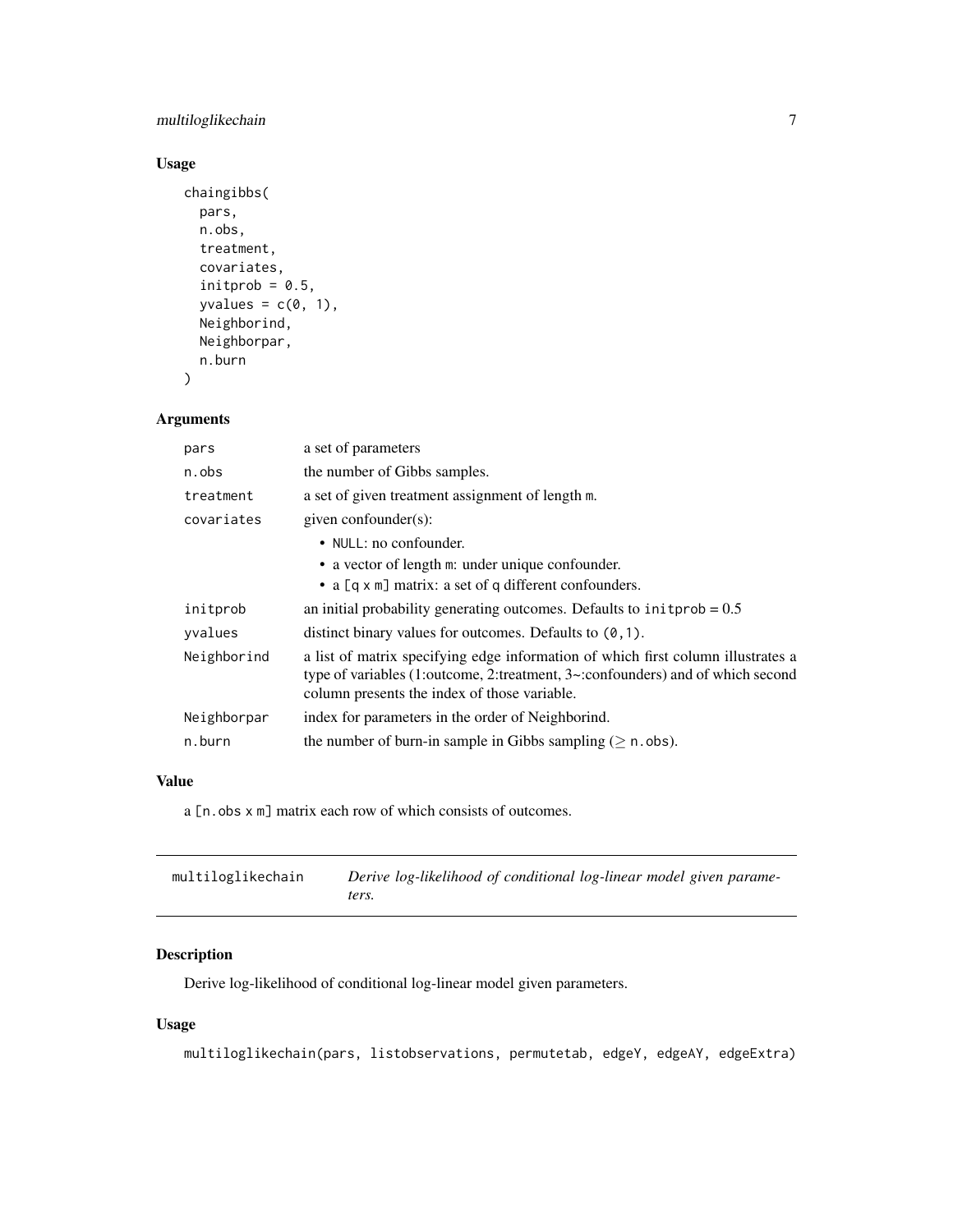# <span id="page-7-0"></span>Arguments

| pars       | a set of parameters                                                                                                                                                                             |  |  |  |  |  |  |
|------------|-------------------------------------------------------------------------------------------------------------------------------------------------------------------------------------------------|--|--|--|--|--|--|
|            | listobservations                                                                                                                                                                                |  |  |  |  |  |  |
|            | a collection of $[(2+nc) \times m]$ matrices comprised of outcomes (first row), treat-<br>ments (second row), and confounders (from the third row), where nc is the num-<br>ber of confounders. |  |  |  |  |  |  |
| permutetab | a matrix comprised of every possible values for outcome in each row.                                                                                                                            |  |  |  |  |  |  |
| edgeY      | a matrix of which each row indicates a pair of index for adjacent outcomes.                                                                                                                     |  |  |  |  |  |  |
| edgeAY     | a matrix of which each row indicates a index for treatment (first column) and for<br>outcome (second column) on which the treatment has a direct effect.                                        |  |  |  |  |  |  |
| edgeExtra  | a list of edges of which a list of matrix specifying additional directed edges<br>(from confounders or treatment to the outcomes) information.                                                  |  |  |  |  |  |  |

# Value

log-likelihood of conditional log-linear model given parameters, observations, and edge information.

multimainfunction *Extracting factors for conditional log-linear model*

# Description

This is an auxiliary function to print out the factors for conditional log-linear model given edge information.

# Usage

```
multimainfunction(pars, newcombined, edgeY, edgeAY, edgeExtra)
```
# Arguments

| pars        | a set of parameters                                                                                                                                                           |
|-------------|-------------------------------------------------------------------------------------------------------------------------------------------------------------------------------|
| newcombined | a $[(2+nc) \times m]$ matrix comprised of outcomes (first row), treatments (second<br>row), and confounders (from the third row), where nc is the number of con-<br>founders. |
| edgeY       | a matrix of which each row indicates a pair of index for adjacent outcomes.                                                                                                   |
| edgeAY      | a matrix of which each row indicates a index for treatment (first column) and for<br>outcome (second column) on which the treatment has a direct effect.                      |
| edgeExtra   | a list of edges of which a list of matrix specifying additional directed edges<br>(from confounders or treatment to the outcomes) information.                                |

# Value

a sum of factors.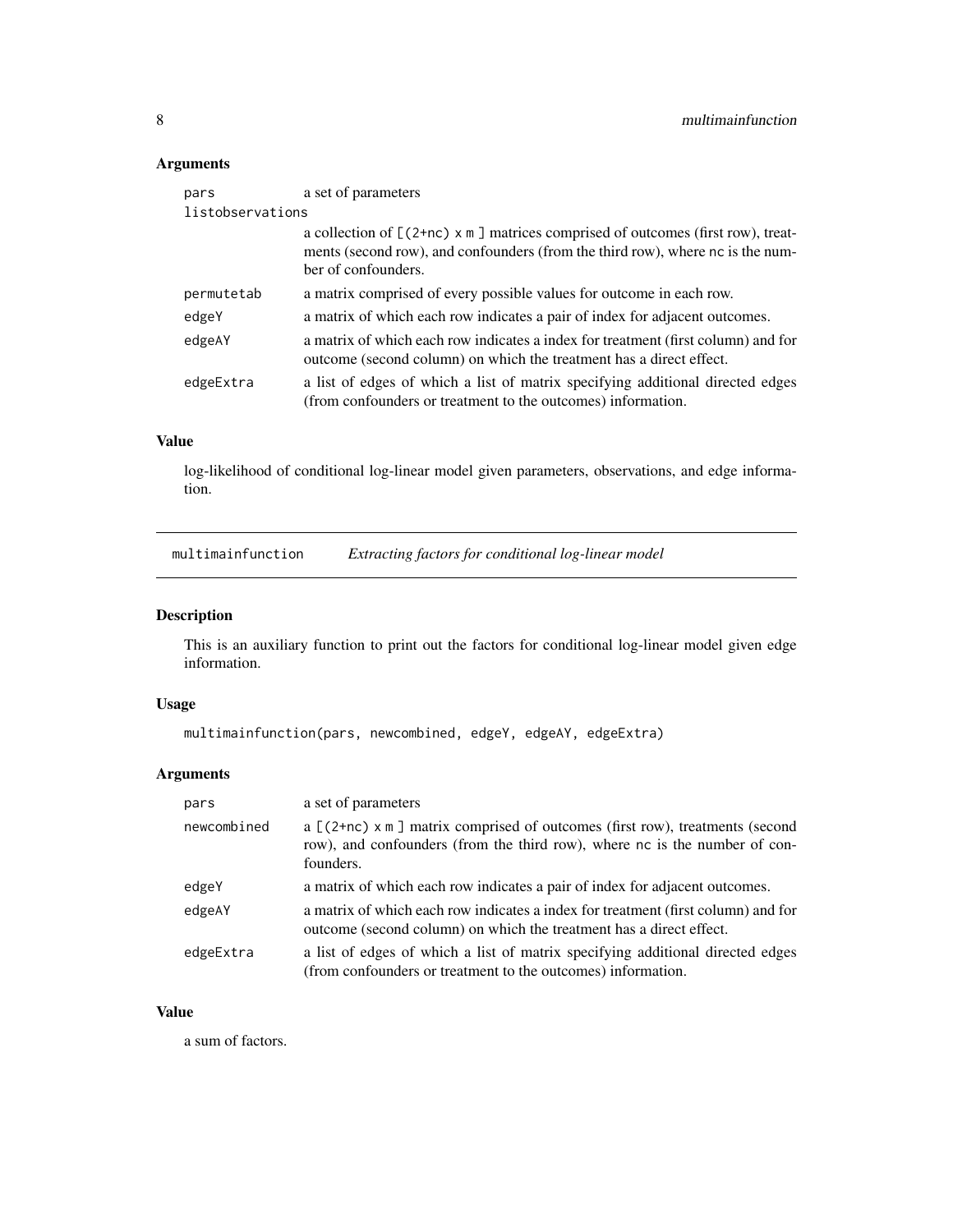<span id="page-8-0"></span>

# Description

Calculating normalizing constant in conditional log-linear model.

# Usage

```
multipartition(pars, combined, permutetab, edgeY, edgeAY, edgeExtra)
```
# Arguments

| pars       | a set of parameters                                                                                                                                                           |
|------------|-------------------------------------------------------------------------------------------------------------------------------------------------------------------------------|
| combined   | a $[(2+nc) \times m]$ matrix comprised of outcomes (first row), treatments (second<br>row), and confounders (from the third row), where nc is the number of con-<br>founders. |
| permutetab | a matrix comprised of every possible values for outcome in each row.                                                                                                          |
| edgeY      | a matrix of which each row indicates a pair of index for adjacent outcomes.                                                                                                   |
| edgeAY     | a matrix of which each row indicates a index for treatment (first column) and for<br>outcome (second column) on which the treatment has a direct effect.                      |
| edgeExtra  | a list of edges of which a list of matrix specifying additional directed edges<br>(from confounders or treatment to the outcomes) information.                                |

#### Value

a normalizing constant

| simGibbs | Generate binary $(Y, A, C)$ from chain graph model under simplest |
|----------|-------------------------------------------------------------------|
|          | scenario.                                                         |

# Description

Generate binary (Y, A, C) from chain graph model under simplest scenario.

# Usage

```
simGibbs(
 n.unit,
 n.gibbs,
 n.sample,
 weight.matrix,
  treat.matrix,
```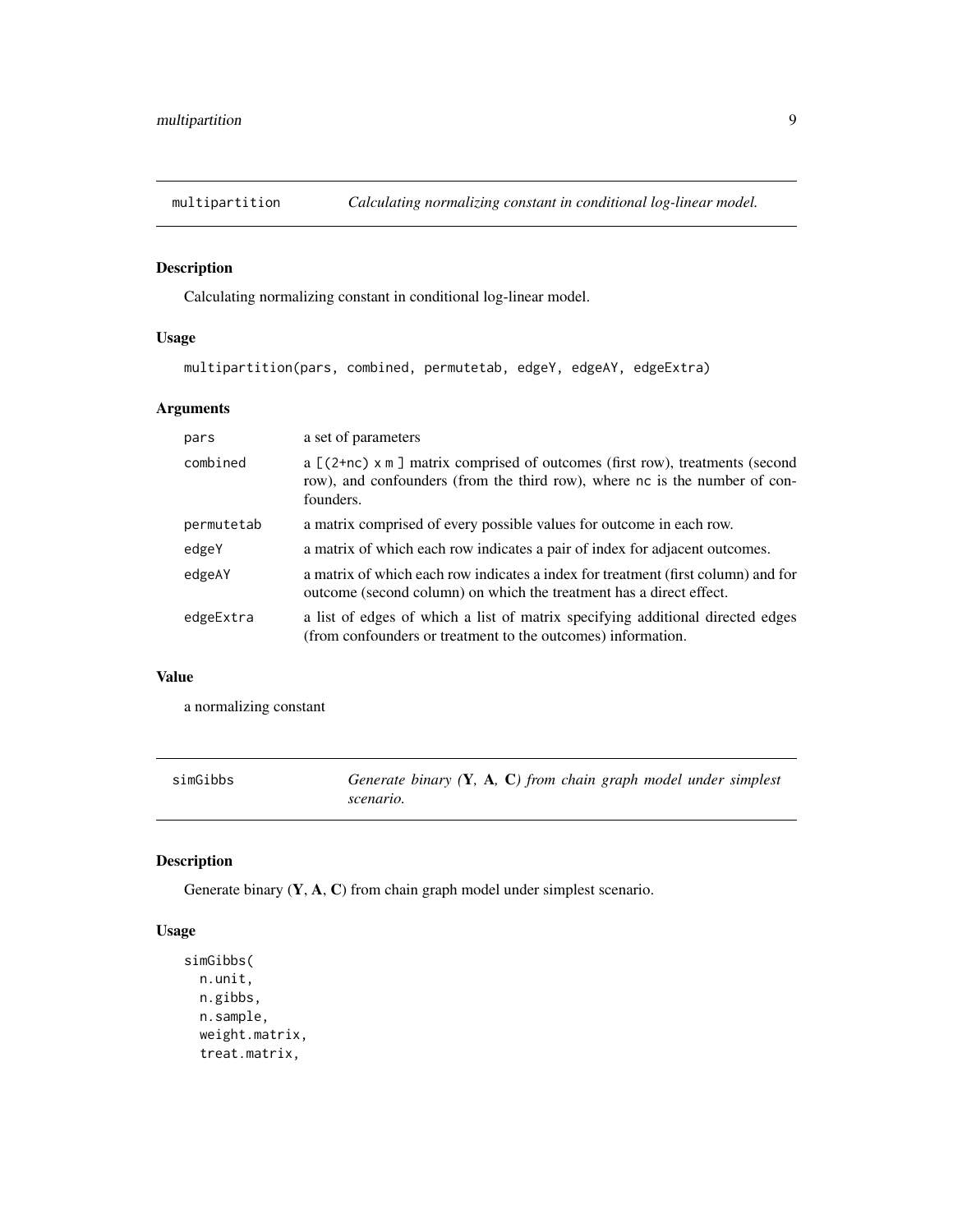```
cov.matrix,
  init.prob = 0.5,
  treat.prob = 0.5,
 cov.prob = 0.5,
 n.burn = 100,
 yvalues = c(1, 0)\mathcal{E}
```
# Arguments

| n.unit        | the number of units (m).                                                                                                                                                                                |
|---------------|---------------------------------------------------------------------------------------------------------------------------------------------------------------------------------------------------------|
| n.gibbs       | the number of independent Gibbs sampler.                                                                                                                                                                |
| n.sample      | the number of samples from each Gibbs sampling $(n = n$ . gibbs $x$ n. sample).                                                                                                                         |
| weight.matrix | a [m x m] symmetric relational matrix where $W_{i,j} = 1$ indicates the existence of<br>undirected edges between $Y_i$ and $Y_j$ and its magnitude. Here $W_i$ represents the<br>main effect of $Y_i$ . |
| treat.matrix  | a [m x m] matrix where treat.matrix <sub>i</sub> j indicates the magnitude of direct effect<br>from $A_i$ to $Y_i$ .                                                                                    |
| cov.matrix    | a $[\mathbf{m} \times \mathbf{m}]$ matrix where $treat.matrix_i j$ indicates the magnitude of direct effect<br>from $C_i$ to $Y_i$ .                                                                    |
| init.prob     | an initial probability generating $(Y, A, C)$ from Bernoulli distribution.                                                                                                                              |
| treat.prob    | a probability updating $A$ in Gibbs sampling procedure.                                                                                                                                                 |
| cov.prob      | a probability updating $C$ in Gibbs sampling procedure.                                                                                                                                                 |
| n.burn        | the number of burn-in sample in Gibbs sampling ( $\geq$ n. obs).                                                                                                                                        |
| yvalues       | a vector of distinct binary outcome values. Defaults to $c(0,1)$ .                                                                                                                                      |

#### Value

a list of [n.gibbs] x [n.sample] independent observations:

| inputY | $a \lfloor (\lfloor n \cdot g \rfloor) \rfloor \times \lfloor n \cdot s \rfloor$ and $m \lfloor n \cdot g \rfloor$ and $m \lfloor n \cdot g \rfloor$ and $m \lfloor g \rfloor$ |
|--------|--------------------------------------------------------------------------------------------------------------------------------------------------------------------------------|
| inputA | $a \lfloor (\lfloor n \cdot g \rfloor) \rfloor \times \lfloor n \cdot g \rfloor$ and $\lfloor n \rfloor$ x m matrix for treatments.                                            |
| inputC | $a$ [([n.gibbs] x [n.sample]) x m] matrix for confounders.                                                                                                                     |

# Examples

```
library(netchain)
weight.matrix <- matrix(c(0.5, 1, 0, 1, 0.3, 0.5, 0, 0.5, -0.5), 3, 3)
simobs \le simGibbs(n.unit = 3, n.gibbs = 200, n.sample = 10,
                  weight.matrix,
                  treat.matrix = 0.5 \star diag(3), cov.matrix= (-0.3) \star diag(3))
inputY <- simobs$inputY
inputA <- simobs$inputA
inputC <- simobs$inputC
```